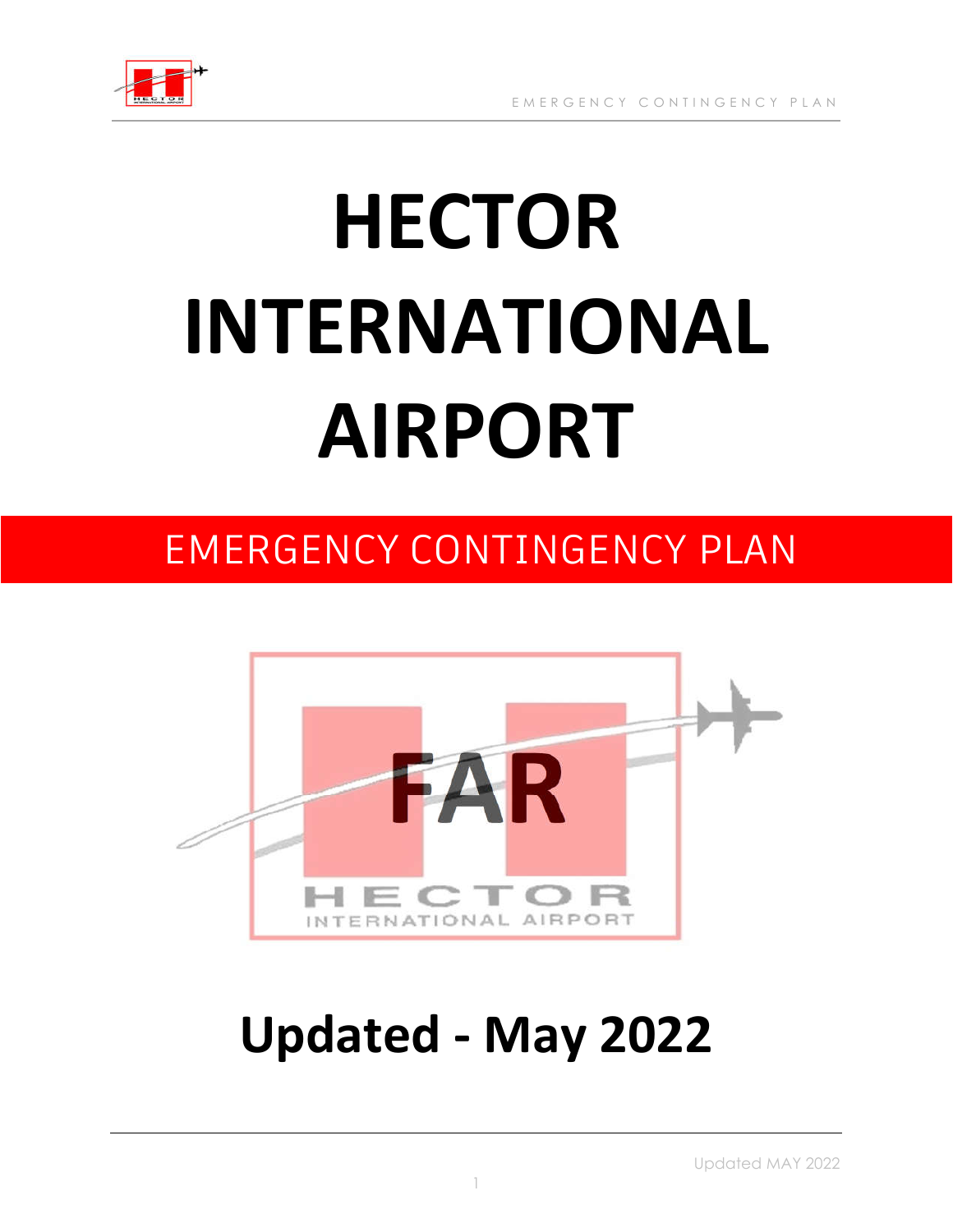

#### **EMERGENCY CONTINGENCY PLAN**

The Municipal Airport Authority has prepared this Emergency Contingency Plan pursuant to §42301 of the FAA Modernization and Reform Act of 2012.

Questions regarding this plan can be directed to:

Municipal Airport Authority P.O. Box 2845 Fargo, ND 58108 (701) 241-1501 email@fargoairport.com

The Municipal Airport Authority is filing this plan with the Department of Transportation because (1) it is a commercial airport or (2) this airport may be used by an air carrier described in USC 42301(a)(1) for diversions.

This plan describes how, following excessive tarmac delays and to the extent practicable, the Municipal Airport Authority will:

- Provide for the deplanement of passengers;
- Provide for the sharing of facilities and make gates available at the airport; and
- Provide a sterile area following excessive tarmac delays for passengers who have not yet cleared United States Customs & Border Protection (CBP).

#### **AIRPORT INFORMATION**

Name of Airport: *Hector International Airport – Fargo, ND* Name and title of person preparing the plan: *Darren Anderson* Preparer contact number: *(701) 241-1501* Preparer contact e-mail: *darren@fargoairport.com* Date of updated submission of plan: *May 20, 2022* Airport Category: *Small Hub*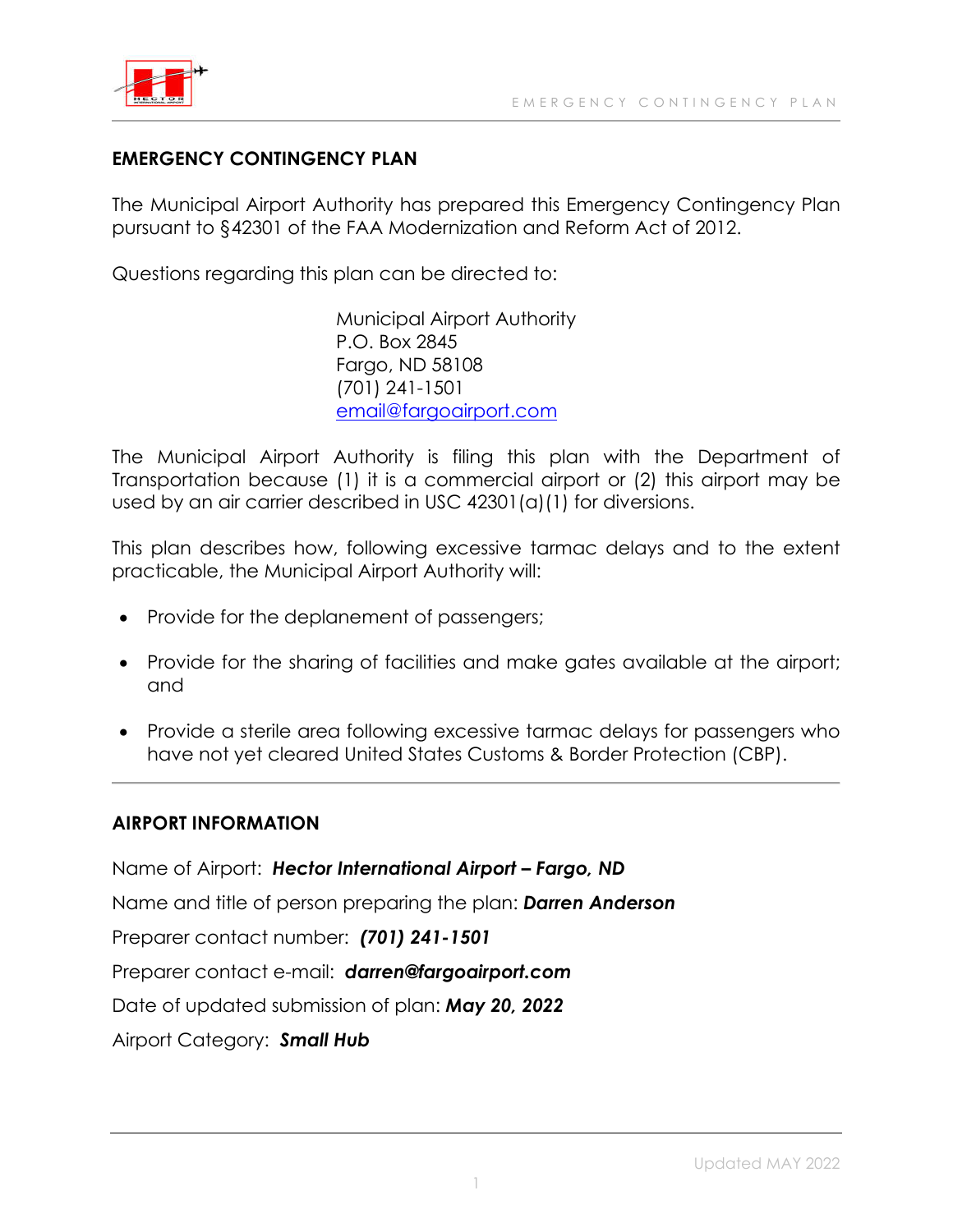

#### **CONTACT INFORMATION**

In the event of diversion or other irregular operations events, Hector International Airport signatory air carriers should contact their appropriate airline operations phone numbers for local assistance. Non-signatory airlines should contact Fargo Jet Center at (701) 235-3600 for 24/7 assistance.

If normal contact phone numbers are unsuccessful, the Municipal Airport Authority can be contacted at (701) 241-1501 during normal business hours or (701) 306-5365 after normal business hours/weekends/holidays.

#### **PLAN TO PROVIDE FOR THE DEPLANEMENT OF PASSENGERS FOLLOWING EXCESSIVE TARMAC DELAYS**

The Municipal Airport Authority does not own or operate any of the equipment needed to safely deplane passengers from air carrier aircraft and is, therefore, unable on its own to provide for the deplanement of passengers.

Additionally, airport personnel are not trained to assist in the deplanement of passengers using equipment owned or operated by air carriers or contract service providers. However, the airport has requested that each airline, ground handler and FBO operation on the airport provide a list of the equipment and resources they have for deplaning passengers and contact information.

The airport will provide this inventory and contact information to airlines as soon as practicable after receiving requests from such airlines experiencing excessive tarmac delays at the contact number listed above.

#### **PLAN TO PROVIDE FOR THE SHARING OF FACILITIES AND MAKE GATES AVAILABLE IN AN EMERGENCY**

There are four (4) gates at Hector International Airport are under common use leases to air carriers and are controlled by the airport. Additionally, there is one (1) gate under preferential lease to Delta Air Lines and is not fully controlled by the airport. The airport will direct the air carriers to make gates available to an air carrier seeking to deplane at a gate to the extent practicable.

If additional gates are needed, the airport will direct tenant air carriers to make preferential use gates and other facilities available to an air carrier seeking to deplane at a gate to the extent practicable.